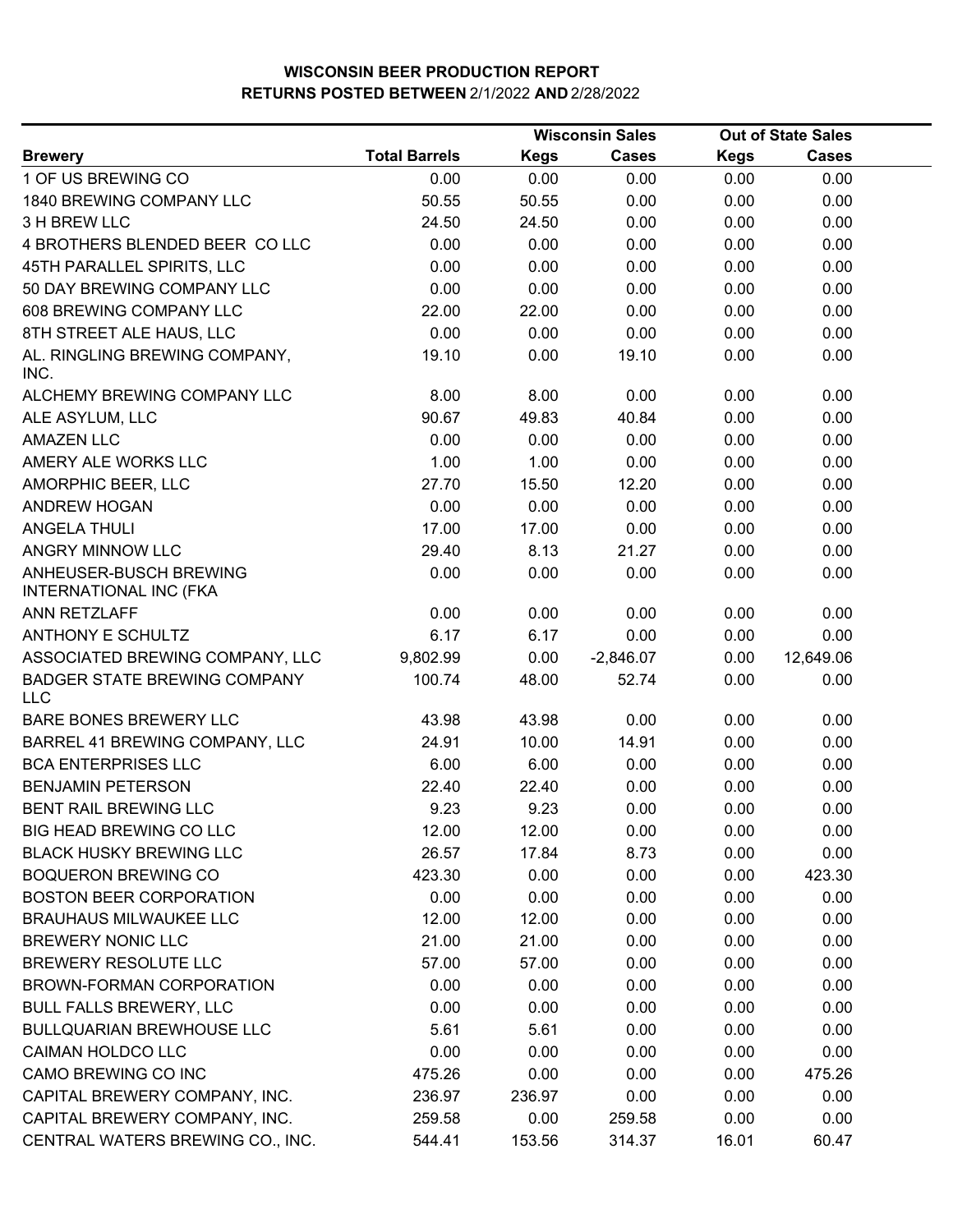|                                                     |                      |             | <b>Wisconsin Sales</b> |             | <b>Out of State Sales</b> |  |
|-----------------------------------------------------|----------------------|-------------|------------------------|-------------|---------------------------|--|
| <b>Brewery</b>                                      | <b>Total Barrels</b> | <b>Kegs</b> | <b>Cases</b>           | <b>Kegs</b> | Cases                     |  |
| CENTRAL WATERS BREWING CO., INC.                    | 44.20                | 39.75       | 4.45                   | 0.00        | 0.00                      |  |
| <b>CHAD M FORSBERG</b>                              | 3.00                 | 3.00        | 0.00                   | 0.00        | 0.00                      |  |
| <b>CHARLES STUHRENBERG</b>                          | 0.00                 | 0.00        | 0.00                   | 0.00        | 0.00                      |  |
| CHIPPEWA RIVER DISTILLERY AND<br><b>BREWERY LLC</b> | 8.99                 | 8.99        | 0.00                   | 0.00        | 0.00                      |  |
| <b>CHRISTINA B GONDEK</b>                           | 0.00                 | 0.00        | 0.00                   | 0.00        | 0.00                      |  |
| COFFEE GROUNDS, INC.                                | 0.00                 | 0.00        | 0.00                   | 0.00        | 0.00                      |  |
| <b>COLLECTIVE ARTS USA LTD</b>                      | 0.00                 | 0.00        | 0.00                   | 0.00        | 0.00                      |  |
| CONCH CO. INC.                                      | 13.22                | 11.77       | 1.45                   | 0.00        | 0.00                      |  |
| COPPER STATE BREWERY LLC                            | 42.60                | 42.60       | 0.00                   | 0.00        | 0.00                      |  |
| <b>CORVALE LLC</b>                                  | 0.00                 | 0.00        | 0.00                   | 0.00        | 0.00                      |  |
| <b>CROOK &amp; MARKER LLC</b>                       | 1,375.50             | 0.00        | 0.00                   | 0.00        | 1,375.50                  |  |
| <b>CROOK &amp; MARKER LLC</b>                       | 0.00                 | 0.00        | 0.00                   | 0.00        | 0.00                      |  |
| DAIRYAIR, LLC                                       | 4.00                 | 4.00        | 0.00                   | 0.00        | 0.00                      |  |
| DANA KAINZ                                          | 9.75                 | 9.75        | 0.00                   | 0.00        | 0.00                      |  |
| DANIEL D SCHEY                                      | 35.11                | 22.05       | 13.06                  | 0.00        | 0.00                      |  |
| DANIEL E SCHULD                                     | 16.00                | 16.00       | 0.00                   | 0.00        | 0.00                      |  |
| DAS VENTURES INC.                                   | 132.50               | 132.50      | 0.00                   | 0.00        | 0.00                      |  |
| DAVID A KNUTH                                       | 42.00                | 42.00       | 0.00                   | 0.00        | 0.00                      |  |
| DEAD BIRD BREWING COMPANY                           | 0.00                 | 0.00        | 0.00                   | 0.00        | 0.00                      |  |
| DELAFIELD BREWHAUS LLC                              | 46.50                | 46.50       | 0.00                   | 0.00        | 0.00                      |  |
| <b>DELTA BEER LLC</b>                               | 34.89                | 32.00       | 2.89                   | 0.00        | 0.00                      |  |
| <b>DENNIS E ERB</b>                                 | 5.00                 | 5.00        | 0.00                   | 0.00        | 0.00                      |  |
| DIAGEO AMERICAS SUPPLY INC                          | 74,318.92            | 0.00        | 0.00                   | 0.00        | 74,318.92                 |  |
| DJ FEDDERLY MANAGEMENT<br><b>CONSULTANT LLC</b>     | 0.00                 | 0.00        | 0.00                   | 0.00        | 0.00                      |  |
| <b>DONALD R MAHAN</b>                               | 0.00                 | 0.00        | 0.00                   | 0.00        | 0.00                      |  |
| DOOR COUNTY BREWING CO LLC                          | 135.13               | 0.00        | 0.00                   | 43.01       | 92.12                     |  |
| <b>DOUBLE BREW LLC</b>                              | 0.00                 | 0.00        | 0.00                   | 0.00        | 0.00                      |  |
| DRIFTLESS BREWING COMPANY LLC                       | 34.40                | 34.40       | 0.00                   | 0.00        | 0.00                      |  |
| DRIFTLESS PURE LLC                                  | 7.82                 | 7.82        | 0.00                   | 0.00        | 0.00                      |  |
| DUBS BREW, LLC                                      | 3.75                 | 3.75        | 0.00                   | 0.00        | 0.00                      |  |
| DUESTERBECK'S BREWING COMPANY,<br><b>LLC</b>        | 23.81                | 19.17       | 4.64                   | 0.00        | 0.00                      |  |
| EAGLE TRACE BREWING COMPANY<br><b>LLC</b>           | 556.13               | 157.25      | 398.88                 | 0.00        | 0.00                      |  |
| EAGLE TRACE BREWING COMPANY<br><b>LLC</b>           | 0.00                 | 0.00        | 0.00                   | 0.00        | 0.00                      |  |
| <b>EAST TROY BREWERY CO</b>                         | 0.00                 | 0.00        | 0.00                   | 0.00        | 0.00                      |  |
| <b>EMPRIZE BREWING LLC</b>                          | 14.74                | 14.74       | 0.00                   | 0.00        | 0.00                      |  |
| ENLIGHTENED BREWING COMPANY<br>LLC.                 | 62.50                | 17.50       | 45.00                  | 0.00        | 0.00                      |  |
| FERMENTORIUM BEVERAGE<br><b>COMPANY LLC</b>         | 76.44                | 36.16       | 40.28                  | 0.00        | 0.00                      |  |
| FFATS BREWING COMPANY, LLC                          | 2.00                 | 2.00        | 0.00                   | 0.00        | 0.00                      |  |
| FIFTH WARD BREWING COMPANY LLC                      | 56.16                | 38.35       | 17.81                  | 0.00        | 0.00                      |  |
| FIVE STAR BREWING CO INC.                           | 352.54               | 0.00        | 0.00                   | 0.00        | 352.54                    |  |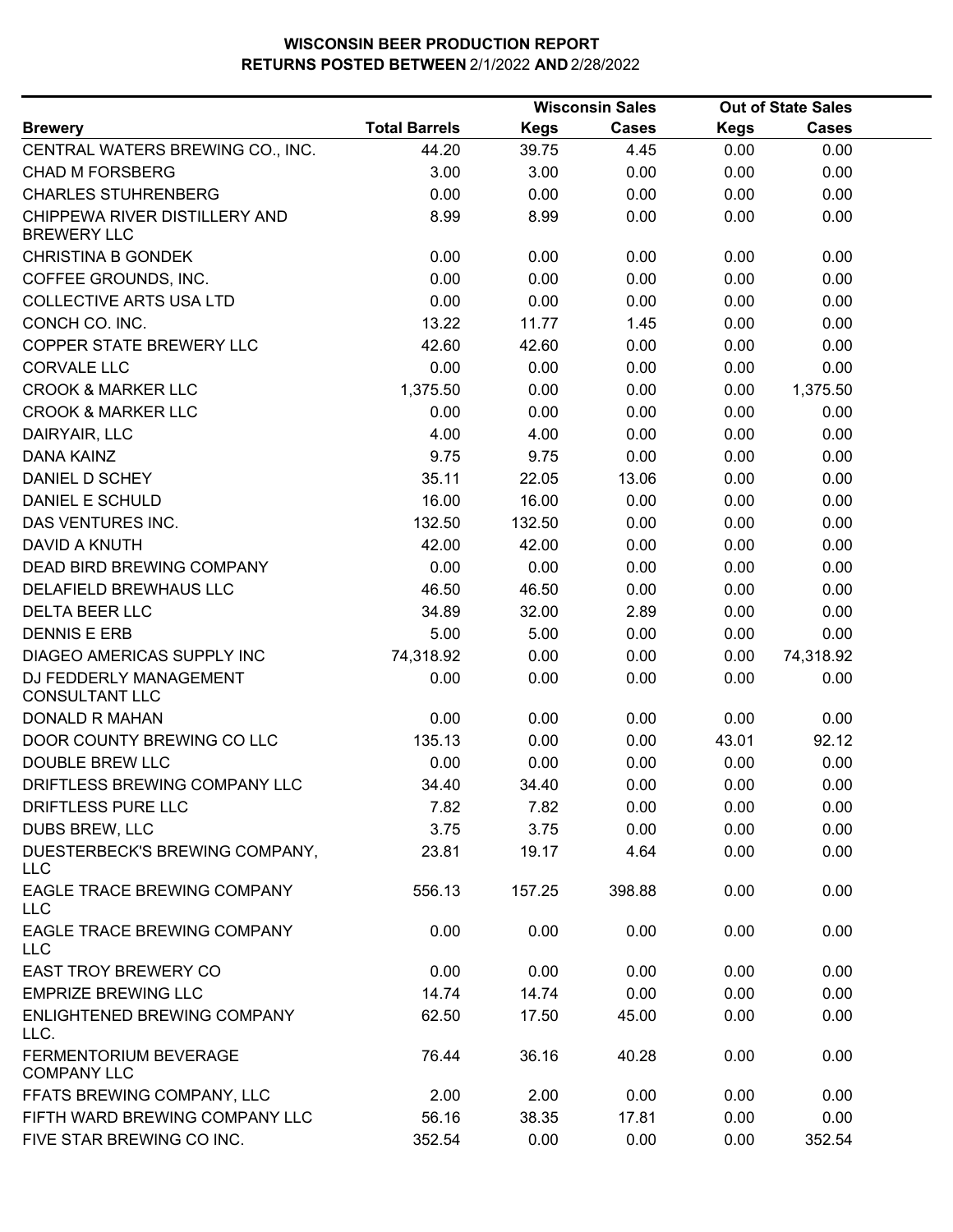|                                                      |                      |             | <b>Wisconsin Sales</b> |             | <b>Out of State Sales</b> |  |
|------------------------------------------------------|----------------------|-------------|------------------------|-------------|---------------------------|--|
| <b>Brewery</b>                                       | <b>Total Barrels</b> | <b>Kegs</b> | <b>Cases</b>           | <b>Kegs</b> | <b>Cases</b>              |  |
| FLIX ENTERTAINMENT LLC                               | 5.14                 | 5.14        | 0.00                   | 0.00        | 0.00                      |  |
| FORTRESS NUTRITION, LLC                              | 0.00                 | 0.00        | 0.00                   | 0.00        | 0.00                      |  |
| FOX RIVER BREWING COMPANY II, LLC                    | 95.27                | 75.96       | 19.31                  | 0.00        | 0.00                      |  |
| FOX RIVER BREWING COMPANY, LLC                       | 42.52                | 42.52       | 0.00                   | 0.00        | 0.00                      |  |
| FOXTOWN-GBC, INC.                                    | 97.04                | 61.58       | 35.46                  | 0.00        | 0.00                      |  |
| <b>FRESAR INC</b>                                    | 0.00                 | 0.00        | 0.00                   | 0.00        | 0.00                      |  |
| <b>FULTON LLC</b>                                    | 9.13                 | 4.00        | 5.13                   | 0.00        | 0.00                      |  |
| <b>G5 BREWING COMPANY LLC</b>                        | 14.00                | 14.00       | 0.00                   | 0.00        | 0.00                      |  |
| <b>GARYS PREMIUM COCKTAILS</b>                       | 0.00                 | 0.00        | 0.00                   | 0.00        | 0.00                      |  |
| <b>GATHERING PLACE BREWING</b><br><b>COMPANY LLC</b> | 46.03                | 12.91       | 33.12                  | 0.00        | 0.00                      |  |
| GD3, LLC                                             | 135.00               | 135.00      | 0.00                   | 0.00        | 0.00                      |  |
| GD4, LLC                                             | 0.00                 | 0.00        | 0.00                   | 0.00        | 0.00                      |  |
| <b>GEORGE BREGAR</b>                                 | 57.15                | 57.15       | 0.00                   | 0.00        | 0.00                      |  |
| <b>GIANT JONES BREWING LLC</b>                       | 16.72                | 8.00        | 8.72                   | 0.00        | 0.00                      |  |
| GJS SALES, INC.                                      | 0.00                 | 0.00        | 0.00                   | 0.00        | 0.00                      |  |
| <b>GOOD CITY BREWING LLC</b>                         | 152.78               | 52.75       | 100.03                 | 0.00        | 0.00                      |  |
| <b>GOOD CITY BREWING LLC</b>                         | 0.00                 | 0.00        | 0.00                   | 0.00        | 0.00                      |  |
| <b>GRAY BREWING CO.</b>                              | 53.44                | 19.67       | 21.85                  | 8.00        | 3.92                      |  |
| <b>GREEN BAY BREWING COMPANY</b>                     | 307.98               | 148.34      | 159.64                 | 0.00        | 0.00                      |  |
| <b>GREENVIEW BREWING LLC</b>                         | 15.60                | 2.40        | 13.20                  | 0.00        | 0.00                      |  |
| <b>GREGORY YORK</b>                                  | 22.48                | 22.48       | 0.00                   | 0.00        | 0.00                      |  |
| <b>GUY R LILJA</b>                                   | 0.00                 | 0.00        | 0.00                   | 0.00        | 0.00                      |  |
| HEART OF THE NORTH BREWING CO                        | 1.50                 | 1.50        | 0.00                   | 0.00        | 0.00                      |  |
| HILLSBORO BREWING COMPANY LLC                        | 37.17                | 37.17       | 0.00                   | 0.00        | 0.00                      |  |
| HOG HOUSE BREWING, LLC                               | 0.00                 | 0.00        | 0.00                   | 0.00        | 0.00                      |  |
| HOP & BARREL BREWING COMPANY,<br><b>LLC</b>          | 46.39                | 12.40       | 3.12                   | 14.17       | 16.70                     |  |
| HOP HAUS BREWING COMPANY LLC                         | 3.00                 | 3.00        | 0.00                   | 0.00        | 0.00                      |  |
| HOP HAUS BREWING COMPANY LLC                         | 41.00                | 34.00       | 7.00                   | 0.00        | 0.00                      |  |
| HOP YARD ALE WORKS LLC                               | 7.00                 | 7.00        | 0.00                   | 0.00        | 0.00                      |  |
| HORNELL BREWING CO INC                               | 2,304.51             | 0.00        | 0.03                   | 0.00        | 2,304.48                  |  |
| INDEED BREWING COMPANY WI, LLC                       | 157.70               | 155.17      | 2.53                   | 0.00        | 0.00                      |  |
| <b>INVENTORS BREWPUB LLC</b>                         | 2.47                 | 2.47        | 0.00                   | 0.00        | 0.00                      |  |
| <b>ISAAC SHOWAKI</b>                                 | 359.83               | 39.00       | 320.83                 | 0.00        | 0.00                      |  |
| JACQUELYN FORBES KEARNS                              | 20.25                | 20.25       | 0.00                   | 0.00        | 0.00                      |  |
| <b>JAMES METZ</b>                                    | 19.67                | 18.79       | 0.00                   | 0.88        | 0.00                      |  |
| <b>JAMES PLOETZ</b>                                  | 0.32                 | 0.32        | 0.00                   | 0.00        | 0.00                      |  |
| <b>JASON H WHITE</b>                                 | 0.00                 | 0.00        | 0.00                   | 0.00        | 0.00                      |  |
| <b>JEAN M LANE</b>                                   | 6.77                 | 6.77        | 0.00                   | 0.00        | 0.00                      |  |
| <b>JEREMY BEACH</b>                                  | 0.00                 | 0.00        | 0.00                   | 0.00        | 0.00                      |  |
| <b>JONATHAN CHRISTIANSEN</b>                         | 3.90                 | 2.07        | 0.00                   | 1.83        | 0.00                      |  |
| JRKM MANAGEMENT COMPANY                              | 12.75                | 12.75       | 0.00                   | 0.00        | 0.00                      |  |
| <b>JRKM MANAGEMENT COMPANY</b>                       | 0.00                 | 0.00        | 0.00                   | 0.00        | 0.00                      |  |
| KARBEN4 BREWING LLC                                  | 454.92               | 155.25      | 291.15                 | 0.25        | 8.27                      |  |
| <b>KEITH GUTIERREZ</b>                               | 2.00                 | 2.00        | 0.00                   | 0.00        | 0.00                      |  |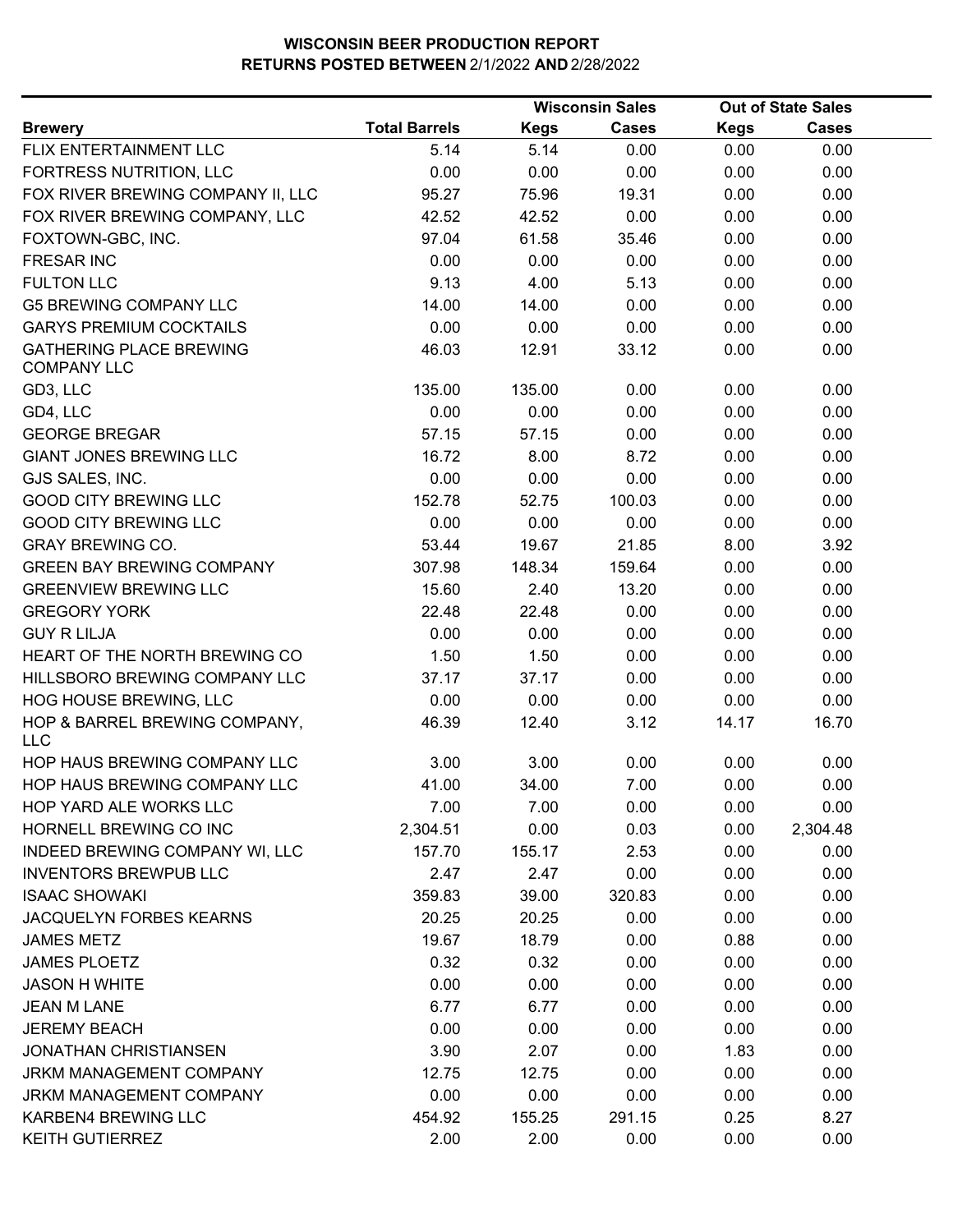|                                                        |                      |             | <b>Wisconsin Sales</b> |             | <b>Out of State Sales</b> |  |
|--------------------------------------------------------|----------------------|-------------|------------------------|-------------|---------------------------|--|
| <b>Brewery</b>                                         | <b>Total Barrels</b> | <b>Kegs</b> | <b>Cases</b>           | <b>Kegs</b> | <b>Cases</b>              |  |
| KELLERMEISTER BEVERAGES, LLC                           | 29.83                | 19.63       | 10.20                  | 0.00        | 0.00                      |  |
| KRIER FOODS, INC.                                      | 282.10               | 0.00        | 0.00                   | 0.00        | 282.10                    |  |
| LAKEFRONT BREWERY, INC.                                | 0.00                 | 0.00        | 0.00                   | 0.00        | 0.00                      |  |
| LAKEFRONT BREWERY, INC.                                | 2,386.36             | 853.50      | 1,242.17               | 21.33       | 269.36                    |  |
| LAKEWALK BREWERY AND CAFE<br><b>COMPANY</b>            | 17.00                | 17.00       | 0.00                   | 0.00        | 0.00                      |  |
| <b>LARRY TRACHENBROIT</b>                              | 0.00                 | 0.00        | 0.00                   | 0.00        | 0.00                      |  |
| LAYMAN BREWING, LLC                                    | 2.40                 | 2.40        | 0.00                   | 0.00        | 0.00                      |  |
| LAZY MONK BREWING LLC                                  | 35.56                | 19.62       | 15.94                  | 0.00        | 0.00                      |  |
| LEFFEL ROOTS, LLC                                      | 0.00                 | 0.00        | 0.00                   | 0.00        | 0.00                      |  |
| <b>LEVI FUNK</b>                                       | 12.84                | 5.84        | 7.00                   | 0.00        | 0.00                      |  |
| LHM BREW PUB, LLC                                      | 5.05                 | 5.05        | 0.00                   | 0.00        | 0.00                      |  |
| <b>LIFT BRIDGE BREWING</b><br><b>TECHNOLOGIES LLC</b>  | 274.20               | 5.50        | 268.70                 | 0.00        | 0.00                      |  |
| LITTLEPORT BREWING COMPANY LLC                         | 0.75                 | 0.75        | 0.00                   | 0.00        | 0.00                      |  |
| <b>LOST ISLAND WINE LLC</b>                            | 5.80                 | 5.80        | 0.00                   | 0.00        | 0.00                      |  |
| LUCETTE BREWING COMPANY LLC                            | 136.98               | 86.75       | 50.23                  | 0.00        | 0.00                      |  |
| LUCKYS 1313 BREW PUB INVESTOR<br><b>LLC</b>            | 2.00                 | 2.00        | 0.00                   | 0.00        | 0.00                      |  |
| LUCKYS 1313 BREW PUB INVESTOR<br><b>LLC</b>            | 0.00                 | 0.00        | 0.00                   | 0.00        | 0.00                      |  |
| LUCKYS 1313 BREW PUB INVESTOR<br><b>LLC</b>            | 0.00                 | 0.00        | 0.00                   | 0.00        | 0.00                      |  |
| MAG ENTERTAINMENT LLC                                  | 0.00                 | 0.00        | 0.00                   | 0.00        | 0.00                      |  |
| MARK ANTHONY BREWING INC                               | 102,814.51           | 102,814.51  | $-57,498.76$           | 0.00        | 57,498.76                 |  |
| MATTHEW R SCHMIDT                                      | 37.00                | 37.00       | 0.00                   | 0.00        | 0.00                      |  |
| MCFLESHMAN'S BREWING CO., LLC.                         | 52.87                | 32.87       | 20.00                  | 0.00        | 0.00                      |  |
| MELMS BREWING COMPANY INC                              | 1.00                 | 1.00        | 0.00                   | 0.00        | 0.00                      |  |
| <b>MICHAEL K BRENNER</b>                               | 0.00                 | 0.00        | 0.00                   | 0.00        | 0.00                      |  |
| MICHAEL W ZUPKE                                        | 4.00                 | 4.00        | 0.00                   | 0.00        | 0.00                      |  |
| MILWAUKEE BREWING COMPANY                              | 7,336.10             | 2,700.71    | 4,635.39               | 0.00        | 0.00                      |  |
| MILWAUKEE BREWING COMPANY                              | 0.00                 | 0.00        | 0.00                   | 0.00        | 0.00                      |  |
| MOBCRAFT BEER INC.                                     | 100.41               | 40.90       | 59.15                  | 0.00        | 0.36                      |  |
| <b>MODICUM BREWING LLC</b>                             | 13.48                | 10.00       | 3.48                   | 0.00        | 0.00                      |  |
| <b>MOLSON COORS BEVERAGE</b><br><b>COMPANY USA LLC</b> | 444.86               | 0.00        | $-0.05$                | 0.00        | 444.91                    |  |
| MOLSON COORS BEVERAGE<br><b>COMPANY USA LLC</b>        | 2,936.95             | 358.01      | 2,102.82               | 36.00       | 440.12                    |  |
| MOLSON COORS BEVERAGE<br><b>COMPANY USA LLC</b>        | 396,231.40           | 7,855.56    | 88,040.98              | 28,852.12   | 271,482.74                |  |
| MOLSON COORS BEVERAGE<br><b>COMPANY USA LLC</b>        | 625.52               | 0.01        | 625.51                 | 0.00        | 0.00                      |  |
| MOLSON COORS USA LLC                                   | 0.00                 | 0.00        | 0.00                   | 0.00        | 0.00                      |  |
| MOOSEJAW PIZZA & BREWING CO LLC                        | 33.30                | 21.11       | 12.19                  | 0.00        | 0.00                      |  |
| <b>MORRISWEYER LLC</b>                                 | 0.00                 | 0.00        | 0.00                   | 0.00        | 0.00                      |  |
| MOUNTAIN CREST SRL, LLC                                | 5,102.22             | 2.00        | 378.02                 | 0.00        | 4,722.20                  |  |
| <b>NATHANIEL FAKLER</b>                                | 10.65                | 10.65       | 0.00                   | 0.00        | 0.00                      |  |
| <b>NEW BARONS BREWING</b>                              | 10.73                | 10.17       | 0.56                   | 0.00        | 0.00                      |  |
|                                                        |                      |             |                        |             |                           |  |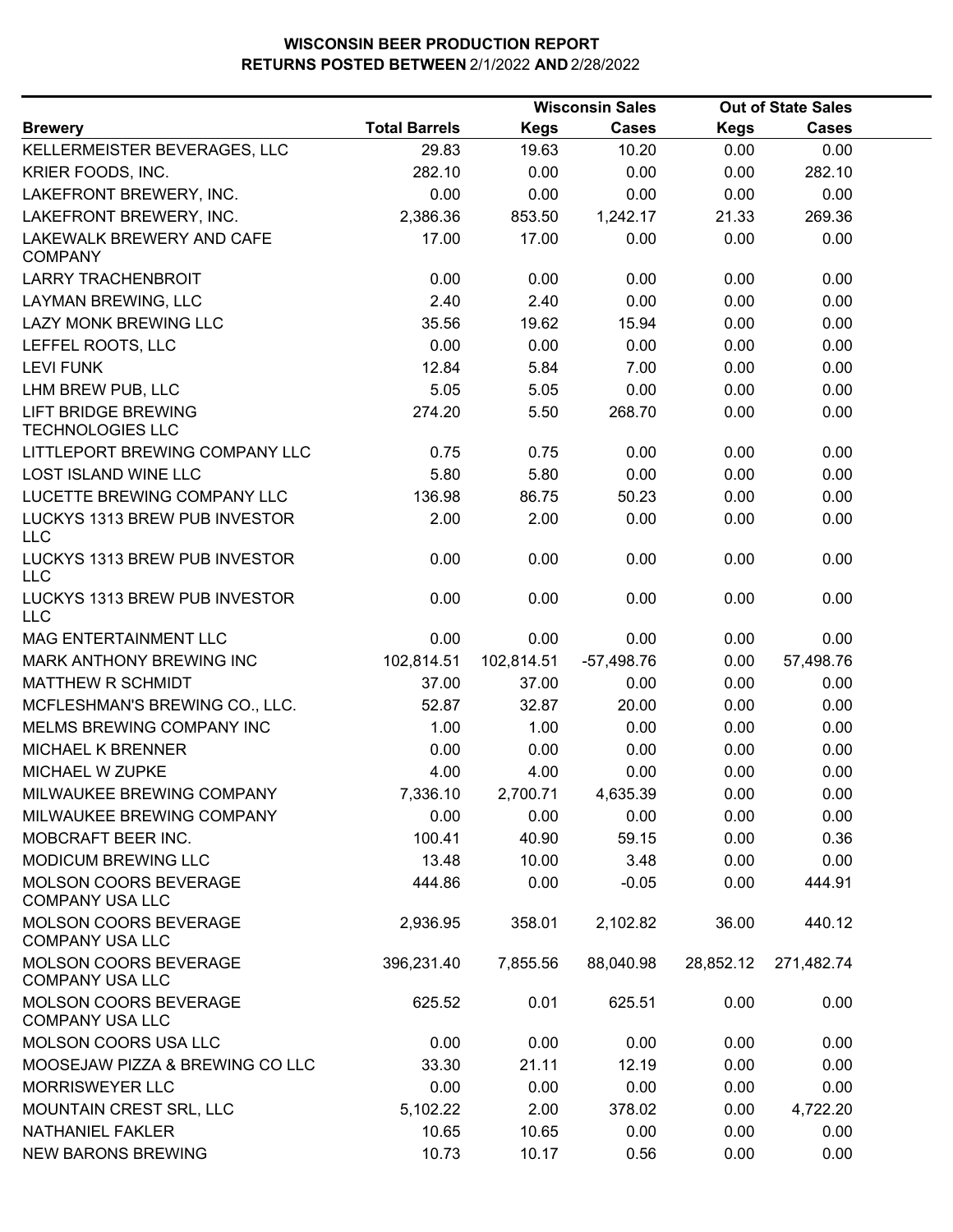|                                                        |                      | <b>Wisconsin Sales</b> |              | <b>Out of State Sales</b> |              |  |  |
|--------------------------------------------------------|----------------------|------------------------|--------------|---------------------------|--------------|--|--|
| <b>Brewery</b>                                         | <b>Total Barrels</b> | <b>Kegs</b>            | <b>Cases</b> | <b>Kegs</b>               | <b>Cases</b> |  |  |
| <b>COOPERATIVE</b>                                     |                      |                        |              |                           |              |  |  |
| NEW GLARUS BREWING COMPANY                             | 12,558.57            | 2,139.75               | 10,418.82    | 0.00                      | 0.00         |  |  |
| NEW GLARUS BREWING COMPANY                             | 194.25               | 29.75                  | 164.50       | 0.00                      | 0.00         |  |  |
| NEW MERIDIAN BEER, LLC                                 | 40.50                | 40.50                  | 0.00         | 0.00                      | 0.00         |  |  |
| NEXT DOOR BREWING LLC                                  | 0.00                 | 0.00                   | 0.00         | 0.00                      | 0.00         |  |  |
| NEXT DOOR BREWING LLC                                  | 0.00                 | 0.00                   | 0.00         | 0.00                      | 0.00         |  |  |
| NICHOLAS JOSEPH CALAWAY                                | 127.73               | 89.74                  | 37.99        | 0.00                      | 0.00         |  |  |
| NOBLE ROOTS BREWING COMPANY,<br><b>LLC</b>             | 23.81                | 23.81                  | 0.00         | 0.00                      | 0.00         |  |  |
| NORTHWOODS BREWING CORP LLC                            | 0.00                 | 0.00                   | 0.00         | 0.00                      | 0.00         |  |  |
| OLD ABE BREWING LLC                                    | 0.00                 | 0.00                   | 0.00         | 0.00                      | 0.00         |  |  |
| OLIPHANT BREWING LLC                                   | 116.70               | 111.60                 | 0.00         | 5.10                      | 0.00         |  |  |
| OLOGY BREWING COMPANY, LLC                             | 0.00                 | 0.00                   | 0.00         | 0.00                      | 0.00         |  |  |
| O'SO BREWING COMPANY                                   | 61.13                | 26.16                  | 34.97        | 0.00                      | 0.00         |  |  |
| PABST BREWING COMPANY, LLC                             | 6,502.23             | 0.00                   | $-1,187.31$  | 0.00                      | 7,689.54     |  |  |
| PABST HOLDINGS LLC                                     | 0.00                 | 0.00                   | $-138.38$    | 0.00                      | 138.38       |  |  |
| PABST HOLDINGS LLC                                     | 0.00                 | 0.00                   | 0.00         | 0.00                      | 0.00         |  |  |
| PABST HOLDINGS LLC                                     | 0.00                 | 0.00                   | 0.00         | 0.00                      | 0.00         |  |  |
| PABST HOLDINGS LLC                                     | 0.00                 | 0.00                   | 0.00         | 0.00                      | 0.00         |  |  |
| PABST HOLDINGS LLC                                     | 0.00                 | 0.00                   | 0.00         | 0.00                      | 0.00         |  |  |
| PETER H GENTRY                                         | 286.00               | 142.50                 | 143.50       | 0.00                      | 0.00         |  |  |
| PETER H GENTRY                                         | 2.00                 | 2.00                   | 0.00         | 0.00                      | 0.00         |  |  |
| PETER PETERSON                                         | 4.00                 | 4.00                   | 0.00         | 0.00                      | 0.00         |  |  |
| PHUSION PROJECTS LLC                                   | 39,105.48            | 0.00                   | 393.75       | 0.00                      | 38,711.73    |  |  |
| PITCHFORK BREWING LLC                                  | 50.00                | 50.00                  | 0.00         | 0.00                      | 0.00         |  |  |
| PLYMOUTH BREWING COMPANY LLC                           | 0.00                 | 0.00                   | 0.00         | 0.00                      | 0.00         |  |  |
| PORT HURON BREWING COMPANY,<br><b>LLC</b>              | 0.00                 | 0.00                   | 0.00         | 0.00                      | 0.00         |  |  |
| POTOSI BREWING COMPANY                                 | 0.00                 | 0.00                   | 0.00         | 0.00                      | 0.00         |  |  |
| PUBLIC CRAFT BREWING COMPANY<br>LLC                    | 77.83                | 38.77                  | 39.06        | 0.00                      | 0.00         |  |  |
| R' NOGGIN BREWING LLC                                  | 0.00                 | 0.00                   | 0.00         | 0.00                      | 0.00         |  |  |
| RAIL HOUSE PROPERTIES LLC                              | 39.60                | 39.60                  | 0.00         | 0.00                      | 0.00         |  |  |
| RAISED GRAIN BREWING COMPANY,<br><b>LLC</b>            | 245.84               | 103.50                 | 142.34       | 0.00                      | 0.00         |  |  |
| RANDYS FUNHUNTERS BREWERY INC                          | 6.00                 | 6.00                   | 0.00         | 0.00                      | 0.00         |  |  |
| <b>REBELLION BREWING HOLDING</b><br><b>COMPANY INC</b> | 26.22                | 26.22                  | 0.00         | 0.00                      | 0.00         |  |  |
| RED EYE BREWING COMPANY LLC                            | 27.40                | 27.40                  | 0.00         | 0.00                      | 0.00         |  |  |
| REGAL BRAU BREWING COMPANY LLC                         | 406.50               | 0.00                   | 67.76        | 0.00                      | 338.74       |  |  |
| RHINELANDER BREWING CO LLC                             | 2,817.12             | 3.50                   | 80.31        | 0.00                      | 2,733.31     |  |  |
| RHINELANDER BREWING CO LLC                             | 16.68                | 10.06                  | 6.62         | 0.00                      | 0.00         |  |  |
| RICHARD LARRY JOSEPH                                   | 0.00                 | 0.00                   | 0.00         | 0.00                      | 0.00         |  |  |
| RICHARD LARRY JOSEPH                                   | 0.00                 | 0.00                   | 0.00         | 0.00                      | 0.00         |  |  |
| RICHARD LARRY JOSEPH                                   | 0.00                 | 0.00                   | 0.00         | 0.00                      | 0.00         |  |  |
| RICHARD LARRY JOSEPH                                   | 0.00                 | 0.00                   | 0.00         | 0.00                      | 0.00         |  |  |
| ROBERT A LARSON                                        | 97.30                | 35.17                  | 62.13        | 0.00                      | 0.00         |  |  |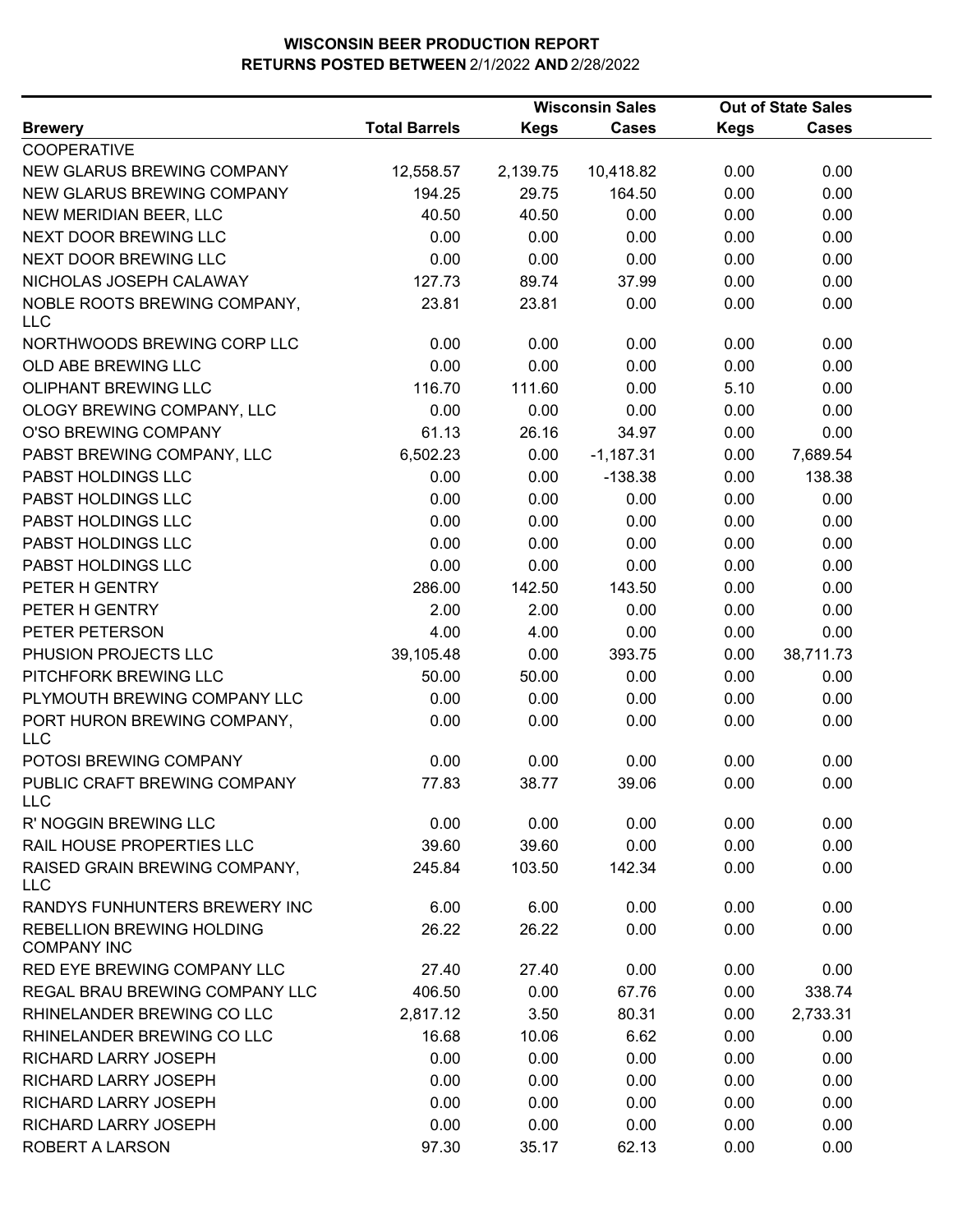|                                                        |                      |             | <b>Wisconsin Sales</b> |             | <b>Out of State Sales</b> |  |
|--------------------------------------------------------|----------------------|-------------|------------------------|-------------|---------------------------|--|
| <b>Brewery</b>                                         | <b>Total Barrels</b> | <b>Kegs</b> | <b>Cases</b>           | <b>Kegs</b> | <b>Cases</b>              |  |
| <b>ROCK'N BEER LLC</b>                                 | 35.20                | 17.60       | 17.60                  | 0.00        | 0.00                      |  |
| ROCKY REEF BREWING COMPANY                             | 41.36                | 41.36       | 0.00                   | 0.00        | 0.00                      |  |
| <b>ROGER HILLESTAD</b>                                 | 7.34                 | 7.34        | 0.00                   | 0.00        | 0.00                      |  |
| <b>ROGER MILLER</b>                                    | 4.24                 | 4.24        | 0.00                   | 0.00        | 0.00                      |  |
| <b>ROSS M NELSON</b>                                   | 3.00                 | 3.00        | 0.00                   | 0.00        | 0.00                      |  |
| ROUND MAN BREWING CO., LLC                             | 26.75                | 26.75       | 0.00                   | 0.00        | 0.00                      |  |
| ROWLAND'S CALUMET BREWING CO.,<br>INC.                 | 0.00                 | 0.00        | 0.00                   | 0.00        | 0.00                      |  |
| ROWLAND'S CALUMET BREWING CO.,<br>INC.                 | 0.00                 | 0.00        | 0.00                   | 0.00        | 0.00                      |  |
| <b>RUSH RIVER BREWING LLC</b>                          | 86.29                | 18.11       | 33.81                  | 33.65       | 0.72                      |  |
| RYAN D STOLT                                           | 36.31                | 24.16       | 12.15                  | 0.00        | 0.00                      |  |
| SAHALE ALE WORKS, LLC                                  | 20.50                | 20.50       | 0.00                   | 0.00        | 0.00                      |  |
| SAWMILL BREWING CO INC                                 | 44.85                | 44.85       | 0.00                   | 0.00        | 0.00                      |  |
| SAWMILL LOGGER ENTERPRISES LLC                         | 0.00                 | 0.00        | 0.00                   | 0.00        | 0.00                      |  |
| SHB HOLDINGS LLC                                       | 3.00                 | 3.00        | 0.00                   | 0.00        | 0.00                      |  |
| SLEEMAN BREWING COMPANY USA<br><b>INC</b>              | 2,661.87             | 7.99        | $-50.66$               | $-7.99$     | 2,712.53                  |  |
| SOME NERVE BREWING COMPANY LLC                         | 0.00                 | 0.00        | 0.00                   | 0.00        | 0.00                      |  |
| SONNY'S PIZZERIA, LLC                                  | 4.50                 | 4.50        | 0.00                   | 0.00        | 0.00                      |  |
| SOUTH SHORE BREWERY, INC.                              | 84.58                | 44.08       | 40.50                  | 0.00        | 0.00                      |  |
| SOUTH SHORE BREWERY, INC.                              | 10.60                | 10.60       | 0.00                   | 0.00        | 0.00                      |  |
| <b>SPB LLC</b>                                         | 1,625.24             | 379.75      | 1,059.29               | 139.75      | 46.45                     |  |
| SPRECHER BREWING COMPANY, LLC                          | 219.48               | 0.00        | 190.73                 | 0.00        | 28.75                     |  |
| STARBOARD BREWING COMPANY LLC                          | 3.00                 | 3.00        | 0.00                   | 0.00        | 0.00                      |  |
| STATE LINE DISTILLERY, LLC                             | 0.00                 | 0.00        | 0.00                   | 0.00        | 0.00                      |  |
| STATION 1 BREWING COMPANY AND<br>MUSIC HALL, LLC       | 0.00                 | 0.00        | 0.00                   | 0.00        | 0.00                      |  |
| <b>STEPHEN B ZINK</b>                                  | 11.34                | 11.34       | 0.00                   | 0.00        | 0.00                      |  |
| STILLMANK BREWING COMPANY                              | 47.98                | 29.50       | 18.48                  | 0.00        | 0.00                      |  |
| STONE ARCH BREWPUB INC.                                | 174.23               | 174.23      | 0.00                   | 0.00        | 0.00                      |  |
| STUBBORN BROTHERS BREWERY LLC                          | 38.01                | 38.01       | 0.00                   | 0.00        | 0.00                      |  |
| SUNSHINE BREWING COMPANY LLC                           | 8.00                 | 8.00        | 0.00                   | 0.00        | 0.00                      |  |
| SUPERMOON BEER COMPANY LLC                             | 3.46                 | 0.66        | 2.32                   | 0.00        | 0.48                      |  |
| SWITCHGEAR BREWING COMPANY<br><b>LLC</b>               | 31.77                | 26.00       | 5.77                   | 0.00        | 0.00                      |  |
| THE EXPLORIUM BREWPUB LLC                              | 71.75                | 71.75       | 0.00                   | 0.00        | 0.00                      |  |
| THE EXPLORIUM BREWPUB LLC                              | 21.40                | 21.40       | 0.00                   | 0.00        | 0.00                      |  |
| THE GARAGE BIKES & BREWS LLC                           | 5.00                 | 5.00        | 0.00                   | 0.00        | 0.00                      |  |
| THE GD 2, LLC                                          | 0.00                 | 0.00        | 0.00                   | 0.00        | 0.00                      |  |
| THE GREAT DANE PUB AND BREWING<br>COMPANY, INC.        | 83.84                | 83.84       | 0.00                   | 0.00        | 0.00                      |  |
| THE LONE GIRL BREWING COMPANY -<br><b>WAUNAKEE LLC</b> | 72.00                | 72.00       | 0.00                   | 0.00        | 0.00                      |  |
| THE MCKENZIE RIVER CORPORATION                         | 0.00                 | 0.00        | 0.00                   | 0.00        | 0.00                      |  |
| THIRD SPACE BREWING LLC                                | 738.83               | 220.67      | 518.16                 | 0.00        | 0.00                      |  |
| <b>TIMOTHY DUERST</b>                                  | 25.10                | 25.10       | 0.00                   | 0.00        | 0.00                      |  |
|                                                        |                      |             |                        |             |                           |  |